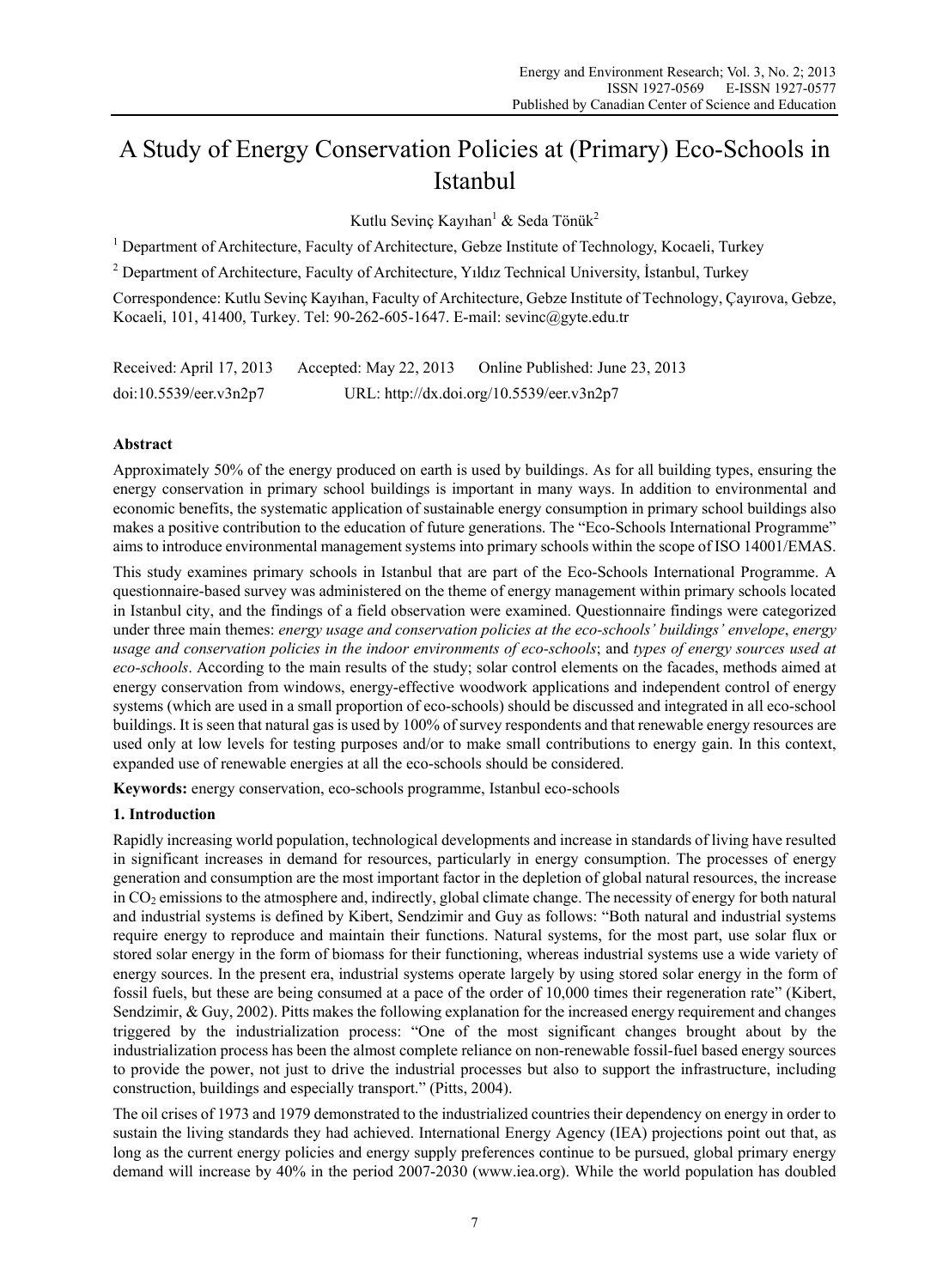since 1950, the energy demand has increased by 6 times. Global population is estimated to be 6.5 billion today and to increase to 7.2 billion in 2015 and 8.9 billion in 2050 (http://www.energy.itu.edu.tr/iTUOnerileri.pdf).

Building-related energy consumption represents a huge share of total energy consumption: "Buildings consume more than half the energy used worldwide (Gissen, 2002, p. 19). Due to their embodied and operational energy consumption, buildings have significant environmental effects. According to Graham, buildings affect the environment in the following ways (Graham, 2003):

- The physical disruption caused by mining energy resources,
- Pollution produced by energy conversion processes,
- Greenhouse gas emissions,
- Dealing with wastes.

Sassi suggests a three-step approach to minimize the environmental effects caused by the energy consumption of buildings: "First, building fabric design alternatives selected to provide the same performance with reduced energy requirements. Second, if a zero-energy design solution is not possible, active systems should be selected that use energy in an efficient way. Third, the resulting reduced energy requirements should be provided by alternative, low  $CO_2$ -emitting energy sources" (Sassi, 2006).

Energy conservation and management policies can be achieved by introducing the subject into laws and regulations, making comprehensive studies on this issue and raising public awareness. CHPS (Collaborative for High Performance Schools), one of the largest-scale studies on sustainable school buildings, emphasizes the environmental, economic and educational advantages of the subject as follows: "Energy-efficient schools cost less to operate, which means that more money can be used for books, computers, teacher salaries and other items essential to the educational goals of schools. According to the criteria specified under the "energy" title of CHPS, an additional 2-10 points can be awarded if the school building design contributes to reducing consumption by 10% or 15-35% of the National "Title 24-2001 California energy efficiency standards (CHPS, v. II.-III., 2009).

It is known that developed countries make various attempts to raise environmental awareness among primary education-aged children, who constitute the future of the society; School buildings serve as a useful tool in realizing such awareness-raising attempts. In this scope, many organizations have been established in order to minimize the negative environmental effects of school buildings; to take specific measures in various fields such as energy, water and waste; and to raise environmental awareness among children. The "Eco-Schools Programme", successfully implemented in different parts of the world, can be such an organization. Many Turkish schools are participants in the Eco-Schools Programme.

The present study assesses the energy usage and conservation methods at primary schools which are part of the Eco-Schools Programme and located in Istanbul. Istanbul is the largest city in Turkey with an area of around 5750  $\text{km}^2$  and a population of around 13.2 M (2012). The scope of the study includes detection and assessment of the following policies pursued by the eco-schools participating in the study:

- Energy usage and conservation policies at the eco-schools' buildings' envelope (building façade, windows and entrances of the school building),
- Energy usage and conservation policies in indoor environments (doors, lighting components, independent control of energy, motion/daylight sensors),
- Types of energy sources used at eco-schools.

Before discussing energy conservation in the eco-schools in Istanbul, the study briefly summarizes energy consumption in Turkey: During the period 1990-2008, the annual increase in primary energy demand was 4.3%, on average. During the last decade, Turkey had the most rapid increase in energy demand among OECD countries. Since 2000, Turkey has also seen the second-largest increase in demand for electricity and natural gas, after China. Projections of the Ministry of Energy and Natural Resources of the Republic of Turkey show that this tendency will continue in the mid-term (http://www.enerji.gov.tr/index.php?dil=tr&sf=webpages&b=enerji&bn=215&hn=12&nm=384&id=384).

When compared to global reserves, the primary energy resources in Turkey are low in terms of quantity and quality. The failure to meet the required quantity and quality and the high cost of energy generation from these resources, results in an energy deficit in Turkey. Turkey as an energy-importing country, smart transfer of energy technologies should be adopted to increase energy efficiency. In order to reduce and/or eliminate the energy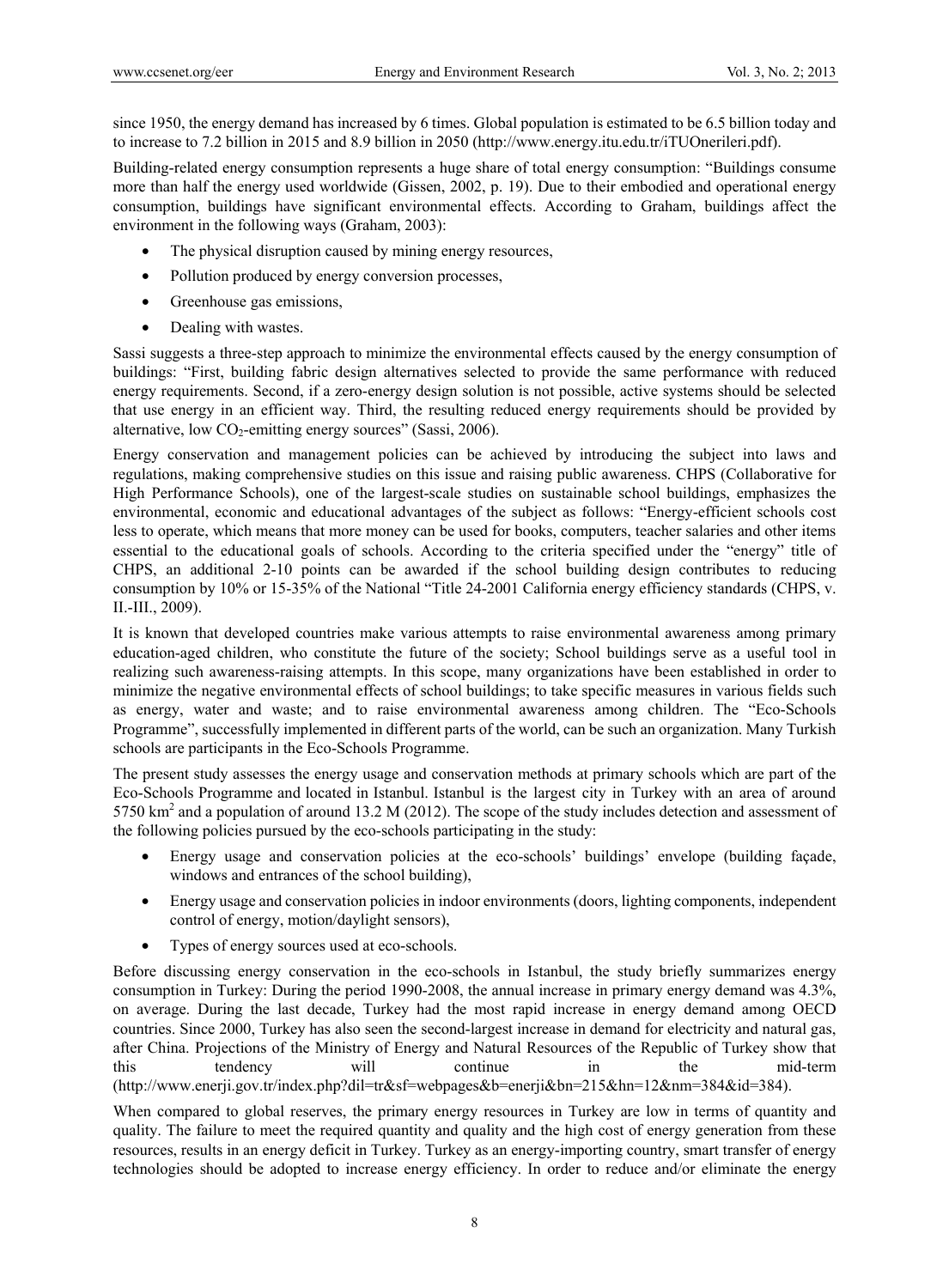deficit primarily appropriate energy-related policies should be determined and put into implementation (www.dtm.gov.tr/dtmadmin/upload/ead/tanitimkoordinasyondb/6sa7.doc).

## **2. Eco-Schools International Programme**

Eco-Schools is a programme for environmental management and certification, designed to implement sustainable development education in schools by encouraging children and youths to take an active role in how their school can be run for the benefit of the environment (http://www.eco-schools.org). The Eco-Schools International Programme was developed as a response to some of the needs identified at the UN Conference on Environment and Development in 1992. The Programme started in 1994, with the support of the European Commission (DG XI and DG XXII), in 4 countries: Denmark, Germany, Greece and United Kingdom. In 1999, the organization received the "Worldaware Award for Global Education" from the North-South Centre of Council of Europe and NCDO. In 2003, Eco-Schools was identified by the United Nations Environment Programme (UNEP) as a model initiative for Education for Sustainable Development (http://www.eco-schools.org).

The Eco-Schools Programme employs an holistic, participatory approach, combining learning and action, thus providing an effective method for improving the environments of schools, raising awareness and producing behavioral change in young people, school staff, families, local authorities and others with a significant influence within local communities. Eco-Schools is one of the programmes of the FEE - Foundation for Environmental Education (www.fee-international.org) and, as such, it is implemented through FEE Member organizations (one per country). Currently, the Programme is being implemented in 47 countries around the world, involving 32,156 schools (9.898 of which have already been awarded with various Eco-Schools certificates), 9,125,460 students, 628,005 teachers and 5,013 local authorities. The Eco-Schools Programme is based on ISO14001:2004. The Eco-Schools methodology encompasses seven steps that any school can adopt (http://www.eco-schools.org).

In Step 2, work begins with a review or assessment of the environmental impact of the school. The results of the school's Environmental Review are essential to build the subsequent Action Plan, assisting the school to decide whether change is necessary, urgent or not required. The Review also helps schools to set realistic targets and measure their success. Schools may firstly quantify their impacts for the theme they are working on or cover all the areas in which the school may have environmental impacts, namely: waste management, waste minimization, school soils, biodiversity, energy, water, transport, health and well-being, and sustaining the world (http://www.eco-schools.org/page.php?id=53).

The action plan targeted creating in Step 3 is the core of the Eco-Schools work and is developed using the results of the environmental review (http://www.eco-schools.org/page.php?id=54).

Information and advice presented under the Eco-Schools theme of "energy" are included below:

The energy issues within the Eco-Schools programme suggest ways in which all members of the school can work together to increase awareness of energy matters and to improve energy efficiency within the school. Eco-Schools are required to carry out an energy audit as part of their Environmental Review and then set targets for reducing unnecessary energy use through their Action Plan. The "Environment and Innovation" project encourages Eco-Schools to come up with innovative and creative solutions to environmental problems. Winning entries receive a grant to help them put their ideas into action and to work with the local community to tackle issues.

The project's new, two-year cycle on "Climate Change: Let's Save Energy!" is active in six countries: Denmark, Finland, Italy, Norway, Turkey and Portugal (www.eco-schools.org/page.php?id=30).

From October 2008 as part of the European Energy Performance of Buildings Directive, all state schools with a floor area over 1000 m2 are required to display a certificate that rates their energy use on a scale of A-G. The new Display Energy Certificate (DEC) looks like the A-G rating you would expect to see when purchasing a new electrical appliance. It is part of the Green Flag criteria to include the school's DEC with the application to the Eco-Schools programme. This is so that the Eco-Schools project administrators can collect data to establish any trends (http://www.eco-schools.org.uk/nine-topics/energy.aspx).

### **3. Material and Method**

The city selected for the present study, Istanbul, is the largest city by population and, economically, the most important city in Turkey. Istanbul has the 34th largest economy in the world and is the most crowded city in Europe (Wikipedia, 2010a). In this scope, data from the studies conducted in Istanbul will reflect the wider Turkish case at a significant level.

Directly proportional to economic development level and population, the number of educational institutions in Istanbul is higher than in other Turkish cities. Moreover, a great majority of the schools involved in Eco-Schools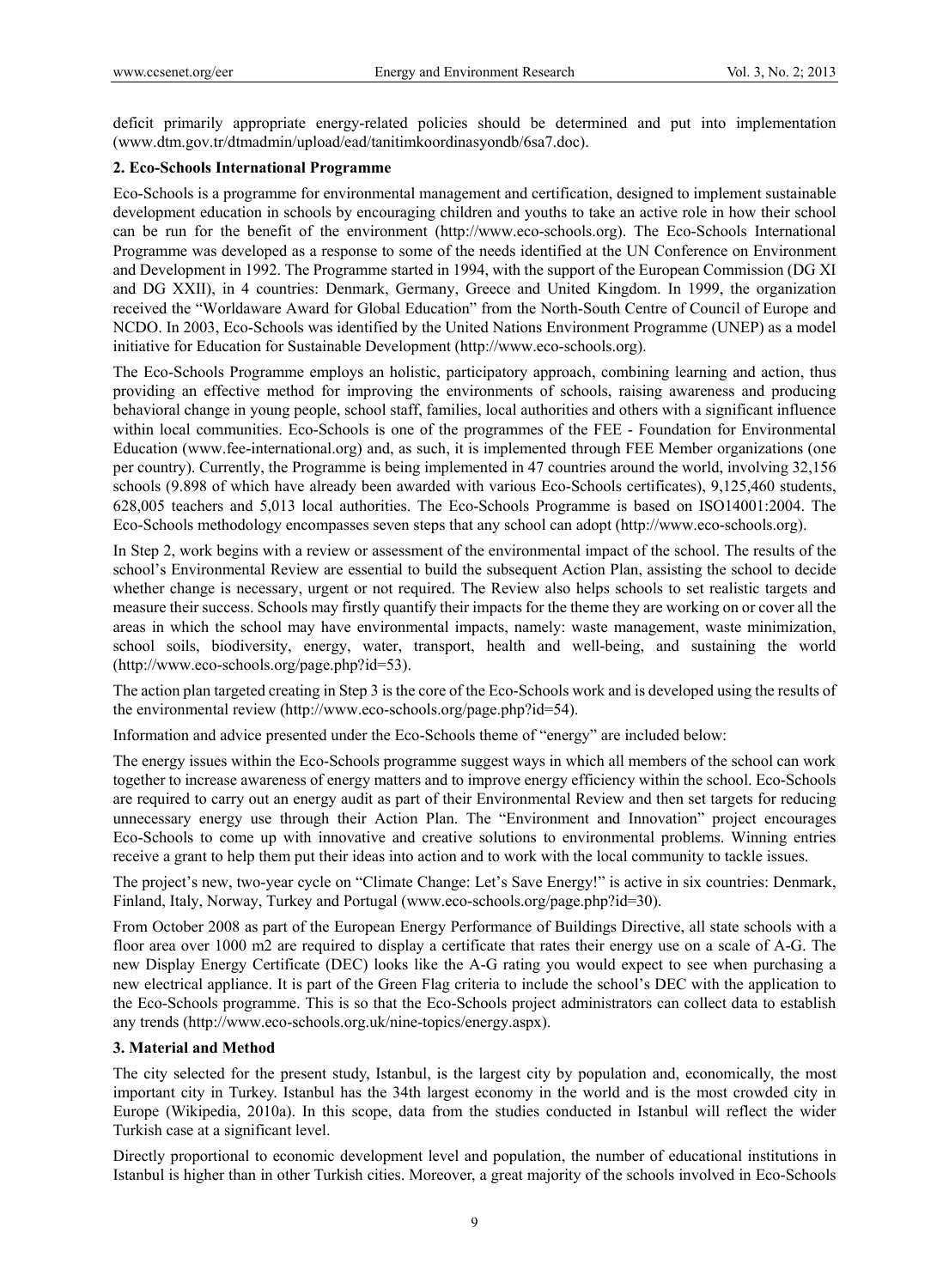programs are in Istanbul. As of mid-2009, Istanbul had 55 schools participating in the Eco-Schools programme. Questionnaires were distributed to these 55 schools and 37 (67%) schools returned completed questionnaires. The distribution of participating schools located in the European and Asian sides of Istanbul is shown in Figure 1.



Figure 1. Distribution of Participating Eco-Schools in Istanbul

The present study used a structured review method. This is a quantitative research method that is used in survey studies. A previous study called *"Formal Environmental Review"* (Formal Environmental Review, 2010), produced by the Eco-Schools International Programme, was used as the basis when preparing the questionnaire. However, the questionnaire was revised according to the characteristics of the study site, in accordance with suggestions from the Eco-Schools Programme. The final questionnaire format consisted of 11 questions on the theme of energy conservation. The questionnaire generally consisted of closed questions, but an open-ended question was included to encourage additional comments from respondents. Questionnaire (Note 1) forms were emailed to Eco-Schools coordinators and administrators in private and state primary schools in Istanbul that participate in the Eco-Schools Programme. The contact details of coordinators and administrators was provided by the National Coordinator of Eco-Schools (Turkish Foundation for Environmental Education, 2009) of the Turkish Foundation for Environmental Education, which is the representative of the Eco-Schools International Programme in Turkey. The database used in the present study consisted of questionnaires completed and returned by 37 schools (see Figure 1). The frequency analysis functions within the SPSS statistical program were used to analyze questionnaire responses.

### **4. Case Study**

Communication was established with Eco-Schools coordinators and administrators in these schools via e-mail, and they were sent the questionnaire. The main themes of the questionnaire study involve policies and interventions towards energy-efficiency related to the eco-schools' building facade, entrances and doors, selection of energy-efficient building equipment and components, energy sources and usage at eco-schools.

# *4.1 Energy Usage and Conservation Policies Related to the Building Envelope of Eco-Schools*

According to Buchanan, in addition to efficient building insulation, it is of great importance to implement three basic strategies in ensuring energy conservation: "The whole form and organization of buildings should be shaped to be far less dependent on fossil-fuel energy; any mechanical plant (if indeed there is any) should be as efficient as possible, as should be the whole system of which it is part; and the building and its environmental systems should harvest and be fuelled by constantly replenished ambient energies (replenishable sources)" (Buchanan, 2005). In this scope, building form, the organization of the interior space, building orientation and building envelope play a significant role in ensuring energy conservation in buildings. In sustainable school design, these four design decisions should be tested separately in terms of energy conservation and energy saving (Tönük, 2001). However, the questionnaire administered to the eco-schools examined only the properties related to the building envelope.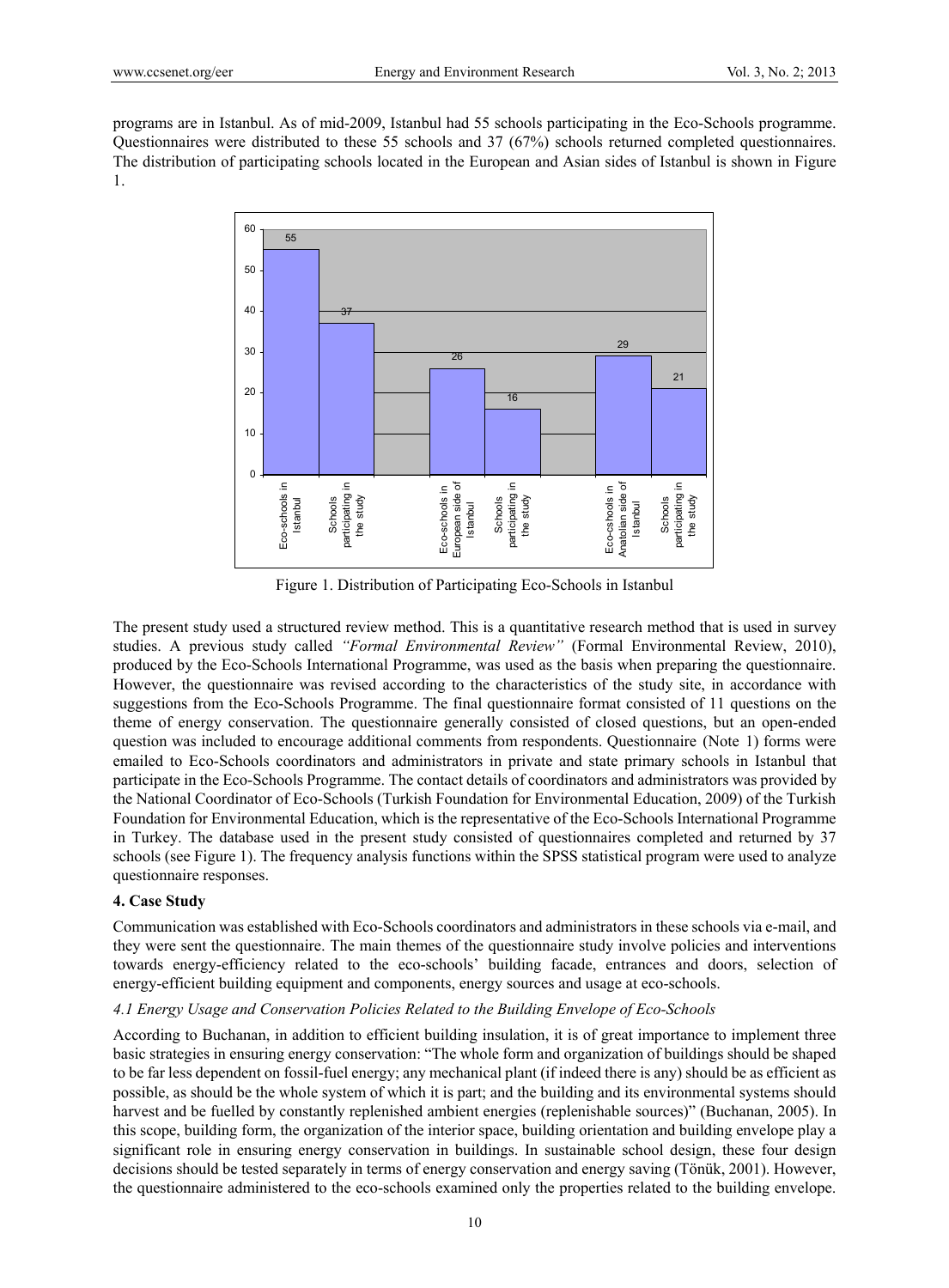Building envelope, in general terms, acts as a barrier between the indoor and outdoor environments. According to Tuluca, the basic function of the building envelope is as follows; "Increasingly, the building envelope is viewed not simply as protection from, but as connection to the environment. This connection is achieved by integration with the lighting, HVAC, and control systems. Envelope subsystems integrate several envelope functions (e.g. thermal protection, structural support, or water and weather protection) into a single, cost-effective component" (Tuluca, 1999).

### 4.1.1 Building Facades

Today, building facades are designed by taking into consideration factors such as reduction of energy consumption, prevention of environmental pollution and use of recyclable materials. Climatic facade designs are of great importance for the optimization of the energy loads caused by heating-cooling and ventilation systems of buildings. Such facades and the solar control elements used in facades aim to meet the comfort requirements of the building users by controlling external factors in order to ensure optimum energy consumption. Solar control elements can be placed either between the two layers of the double-skin building facades or on facade surfaces as an additional building element. According to Çetiner and Aygün, the energy cost of buildings with a double-skin facade is significantly lower than that of buildings with a single-skin facade (Çetiner & Aygün, 2005). Today, building facades may be equipped with overhangs; vertical fins; light shelves; low shading coefficient glass; interior space elements which prevent glare, such as venetian blinds; and adjustable louvers for solar control purposes.

|  |  |  |  | Table 1. Energy efficiency methods used at building facades of eco-schools in Istanbul |
|--|--|--|--|----------------------------------------------------------------------------------------|
|--|--|--|--|----------------------------------------------------------------------------------------|

| Questions                                                                         | Answers       | Yes  | N <sub>0</sub> |
|-----------------------------------------------------------------------------------|---------------|------|----------------|
| Are there solar control elements on the school building's facades where required? | Frequency     | 3    | 34             |
|                                                                                   | $\frac{0}{0}$ |      | 919            |
|                                                                                   | Frequency     | 21   | -16            |
| Does the school building have a double-skin facade?                               |               | 56.8 | 43.2           |

Solar control elements in the building facades are used by only 8.1% of the eco-schools included in the present study (see Table 1), which emphasizes a deficiency in the "design with climate" approach adopted in the architectural designs of the study schools. In this scope, depending on the natural illumination conditions of the school building facades, it is suggested to equip facades with solar control elements. However, in order to prevent the retrofitting of solar control elements from damaging the structural system of the building, static calculations of the building and facades should be reviewed. It was found that 56.8% of the study schools use double-skin facade systems in the school building design.

### 4.1.2 Windows

The window design of primary education buildings is important in terms of both energy conservation and interior comfort. Window elements can significantly affect the heating and cooling requirements of a building. The study titled "The Efficient Windows Collaborative Tools for Schools" lists design and technical criteria related to the windows of the school buildings, as follows: "If the building location, window orientation, placement and size allow for sufficient daylighting, an integrated daylight control system should be considered early in the design process. Once orientation, daylighting, window area, and shading conditions are known, the window type must be chosen. When the window type is chosen, the effect of the window design on HVAC demand should be taken into account. Energy-efficient window design often allows for smaller and less costly HVAC systems, thus freeing funds that can be allocated to the efficient window technologies" (http://www.efficientwindows.org/ToolsForSchools.pdf).

Table 2. Energy efficiency methods used at the windows of eco-schools in Istanbul

| <b>Ouestions</b>                                                                 | Answers       | Yes     | - No   |
|----------------------------------------------------------------------------------|---------------|---------|--------|
| Does your school building employ preventative methods to reduce heat losses from | Frequency     |         | 20     |
| windows?                                                                         | $\frac{0}{0}$ | 459     | - 54.1 |
|                                                                                  | Frequency     |         | 30     |
| Are double-layer and energy-efficient window frame applications used?            | $\frac{0}{0}$ | 189 811 |        |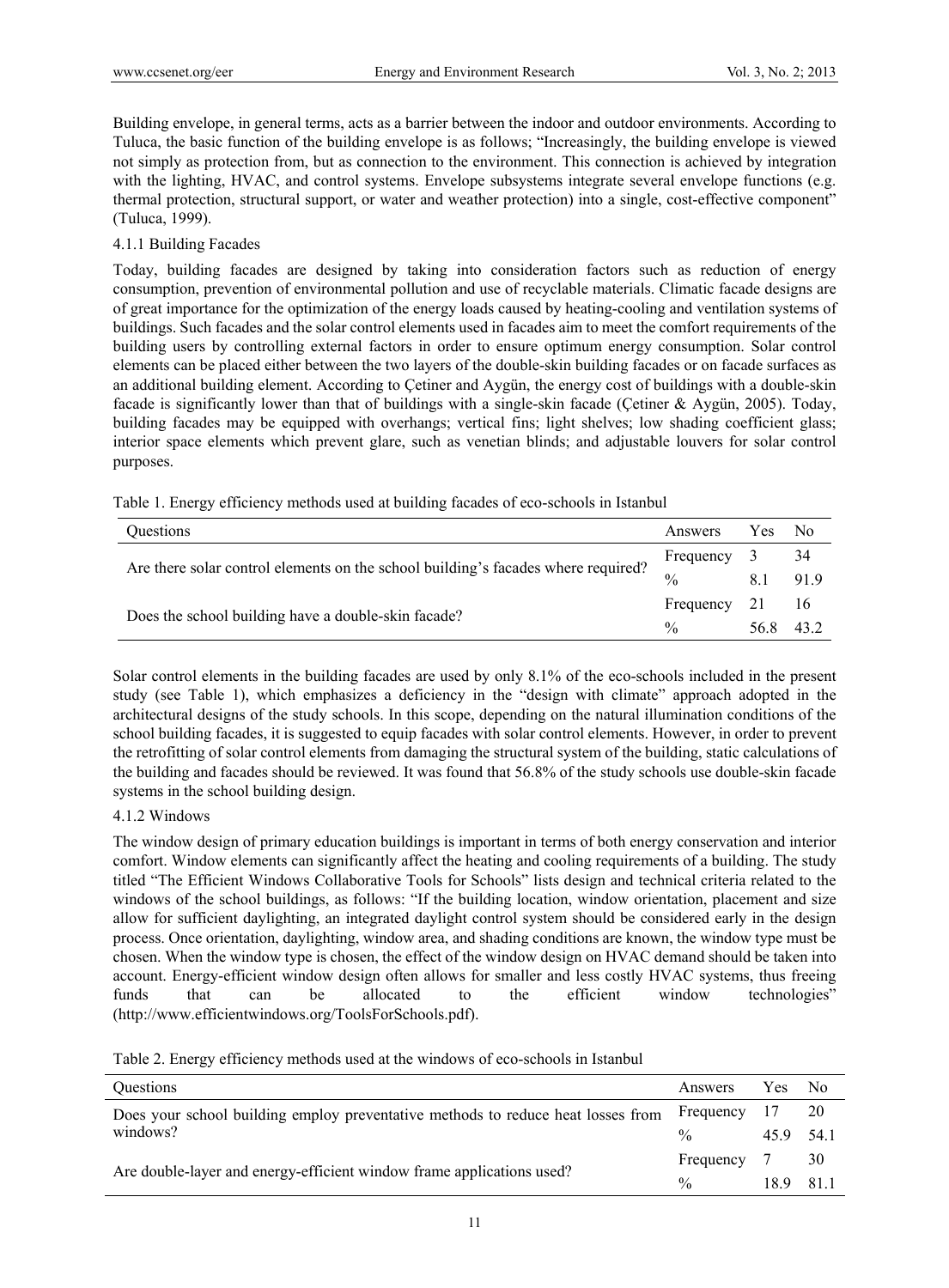Basic methods of reducing heat loss from windows:

- Draught excluding strips: Draughts are caused by cold air forcing its way through gaps around windows or doors. By blocking the gap, you will stop the draught, but it is very important not to block out the airflow designed to pass under the building via the air vents at ground level.
- Solar reflecting film: Such types of films attached to the window glass block solar UV radiation by 99.99% and reduce heat transfer by 60%.
- Responsive class window monitors: These elements, which are integrated particularly into classroom windows, adjust artificial illumination according to the natural illumination and turn on/off artificial illumination elements.

|          | Table 3. Preventive method/methods towards reducing heat losses occurring from windows at eco-schools in |  |  |  |  |  |
|----------|----------------------------------------------------------------------------------------------------------|--|--|--|--|--|
| Istanbul |                                                                                                          |  |  |  |  |  |

|                           | State the preventive method/methods used at your school to reduce heat losses from windows |                       |                                 |
|---------------------------|--------------------------------------------------------------------------------------------|-----------------------|---------------------------------|
| <b>Elementary Schools</b> | Draught excluding strips                                                                   | Solar reflecting film | Response. class window monitors |
| Irmak                     | $\sqrt{}$                                                                                  |                       |                                 |
| Fenerbahçe                |                                                                                            |                       |                                 |
| Kültür                    |                                                                                            |                       |                                 |
| Marmara                   |                                                                                            |                       |                                 |
| <b>MEF</b>                |                                                                                            | $\sqrt{ }$            | $\sqrt{}$                       |
| Önde                      |                                                                                            |                       |                                 |
| Sevgi Çiçeği Anafen       |                                                                                            |                       |                                 |
| Sezin                     |                                                                                            |                       |                                 |
| Umutfono                  |                                                                                            |                       |                                 |
| Uğur                      |                                                                                            |                       |                                 |
| <b>TED</b>                |                                                                                            | $\sqrt{ }$            |                                 |
| Yenibosna Doğu S.         |                                                                                            |                       |                                 |
| HEV Kemerköy              |                                                                                            |                       |                                 |
| Anabilim                  |                                                                                            | $\sqrt{}$             | $\sqrt{ }$                      |
| Altınyıldız               |                                                                                            |                       |                                 |
| Eyüboğlu                  | $\sqrt{}$                                                                                  |                       |                                 |
| İstek Acıbadem            |                                                                                            |                       |                                 |
| İstek Acıbadem N.         |                                                                                            |                       | $\sqrt{}$                       |
| Atanur Oğuz               |                                                                                            |                       |                                 |
| İstek Belde               |                                                                                            |                       |                                 |
| Mimar Sinan               | $\sqrt{}$                                                                                  |                       |                                 |
| <b>ALEV</b>               |                                                                                            |                       |                                 |
| Atacan                    |                                                                                            | $\sqrt{ }$            |                                 |
| Ataşehir Adıgüzel         |                                                                                            | $\sqrt{}$             |                                 |
| Avrupa                    |                                                                                            |                       |                                 |
| Bahçeşehir Florya         |                                                                                            |                       | $\sqrt{}$                       |
| Beykoz Doğa               |                                                                                            |                       | $\sqrt{}$                       |
| Kartal Doğa               |                                                                                            |                       |                                 |
| Üsküdar Doğa              |                                                                                            |                       |                                 |
| Cent Nursery              |                                                                                            |                       |                                 |
| Cihangir                  | $\sqrt{}$                                                                                  | $\sqrt{}$             |                                 |
| Çamlıca Kalem             |                                                                                            |                       |                                 |
| Kalemlik Nursery          |                                                                                            |                       |                                 |
| Natuk Birkan              |                                                                                            |                       |                                 |
| Derya Öncü                |                                                                                            |                       |                                 |
| Elit Gençler              | $\sqrt{}$                                                                                  |                       |                                 |
| Enka                      | $\sqrt{}$                                                                                  |                       |                                 |
| $\%$                      | 43.2                                                                                       | 16.2                  | 13.5                            |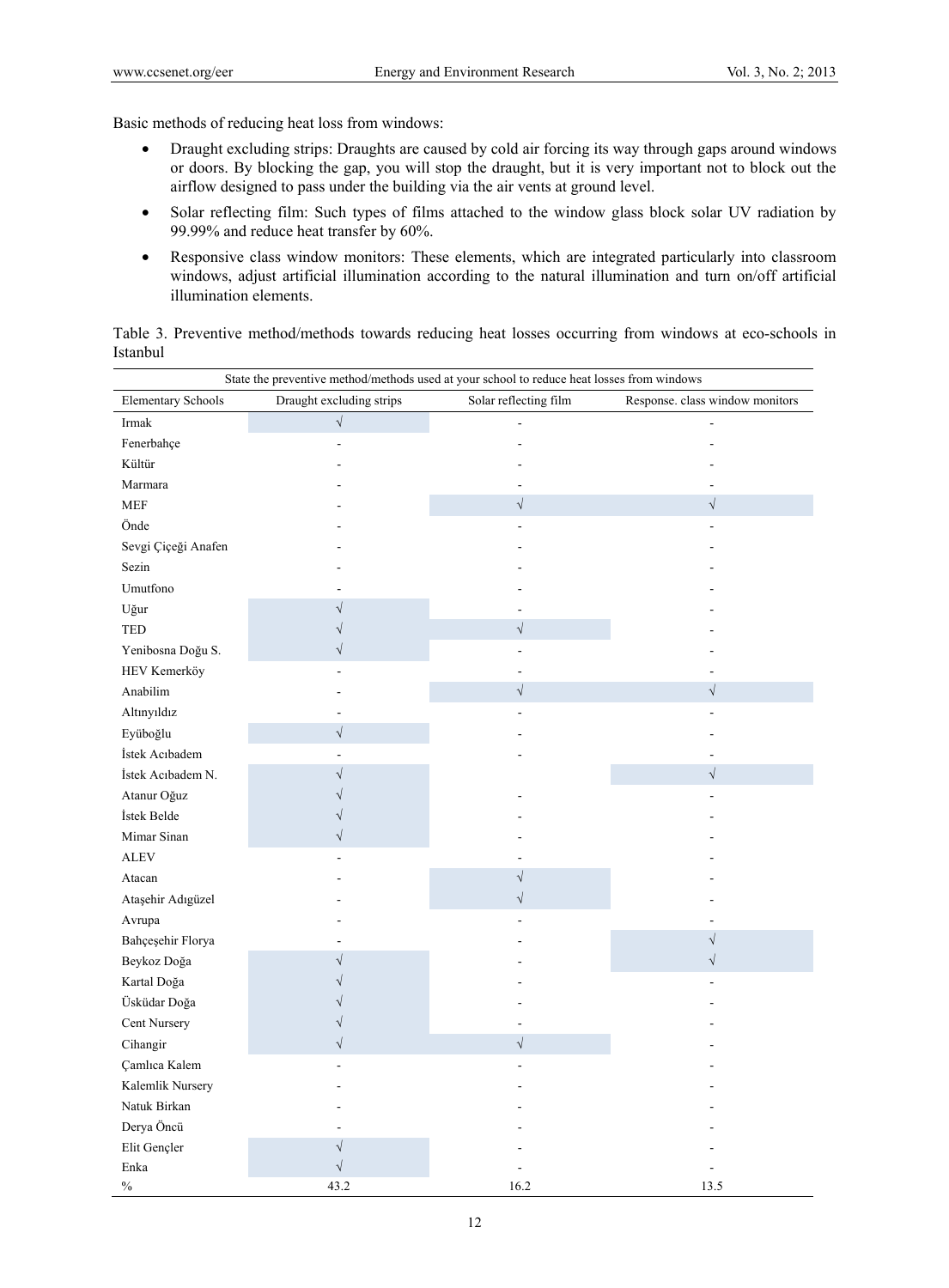According to the results shown in Tables 2 and 3, 45.9% of schools used measures to reduce heat losses from windows, which suggests that this could be given greater emphasis in these schools. In this scope, it is suggested to implement easy-to-apply measures in order to decrease energy losses.

## 4.1.3 Building Entrances

Article 1.1.6. of Turkish Standard (TS) 9518 offers the following definition for the entrances and entrance gates of primary school buildings; "The main entrance and student entrance of the school building should be arranged separately; minimum width of the entrance gates should be 2.00 m and entrances should be equipped with a windbreak..." (TS 9518, 2000). In addition to the above-listed recommendations made in relation to school doors, a "self-closing mechanism" applied on gates can be used as another measure to prevent energy loss. The eco-schools questionnaire study also includes a question on this mechanism.

Table 4. Preventive method/methods towards reducing heat losses occurring from building entrances of eco-schools in Istanbul

| <b>Ouestions</b>                                                            | Answers     | Yes No |           |
|-----------------------------------------------------------------------------|-------------|--------|-----------|
|                                                                             | Frequency 6 |        | - 31      |
| Is there a self-closing mechanism on your school building's entrance gates? | 0/2         |        | 16.2 83.8 |

## *4.2 Energy Usage and Conservation Policies for Indoor Environments of the Eco-Schools*

There are various "sustainable school buildings guidelines" developed to direct sustainable energy usage and energy conservation policies to be adopted by schools. Most of these design handbooks include information and suggestions related to implementing energy management in the building design, maintenance and operation processes. The energy title of the BREEAM Education Guideline, published in England, emphasizes the reduction of CO<sub>2</sub> emissions as a top priority; "To recognise and encourage buildings that are designed to minimise the CO2 emissions associated with their operational energy consumption" (BREEAM Education, 2008). LEED for Schools, implemented in the USA, explains the target under the title of "optimize energy performance" as follows: "To achieve increasing levels of energy performance beyond the prerequisite standard, to reduce environmental and economic impacts associated with excessive energy use" (LEED for Schools, 2009). The Massachusetts High Performance Green Schools Guidelines state: "Model the school using LEED energy savings calculations protocol (version 2.1 of LEED) to show that it will achieve 20% less energy cost than a Massachusetts energy code minimum building (780 CMR Chapter 13), regulated loads only" (http://www.chps.net/content/034/MA-CHPS\_2006.pdf). CHPS, which issues various guidelines on sustainable school buildings, promotes 16-46% reductions in the energy consumption of school buildings (http://www.chps.net/content/032/CA\_CHPS\_Criteria\_2009.pdf).

Findings related to indoor energy usage in eco-schools are listed below. The questionnaire is intended for interior doors, energy and illumination equipment and components.

## 4.2.1 Interior Doors

According to Article 1.2.12.2 of TS 12014, "Classroom doors should be placed on the wall between the front desk and the board and they should open outward. Classroom doors opening to the same corridor should not oppose each other, to ensure easy evacuation in case of panic." (TS 12014, 1996).

As with the building entrance gates, a self-closing mechanism -to be placed on the interior doors- retains indoor heat and ensures energy conservation. As stated by Stitt, "Doors represent a compromise between conflicting needs: it will not be possible to move from room to room, to foster or prevent air exchange, and to interpose a temporary wall across an opening, for privacy" (Stitt, 1999).

Table 5. Preventive method/methods towards reducing heat losses occurring from interior doors of eco-schools in Istanbul

| <b>Ouestions</b>                                                   | Answers Yes No |           |  |
|--------------------------------------------------------------------|----------------|-----------|--|
|                                                                    | Frequency 29   |           |  |
| Is there a self-closing mechanism on your school's interior doors? | 0/2            | 78.4 21.6 |  |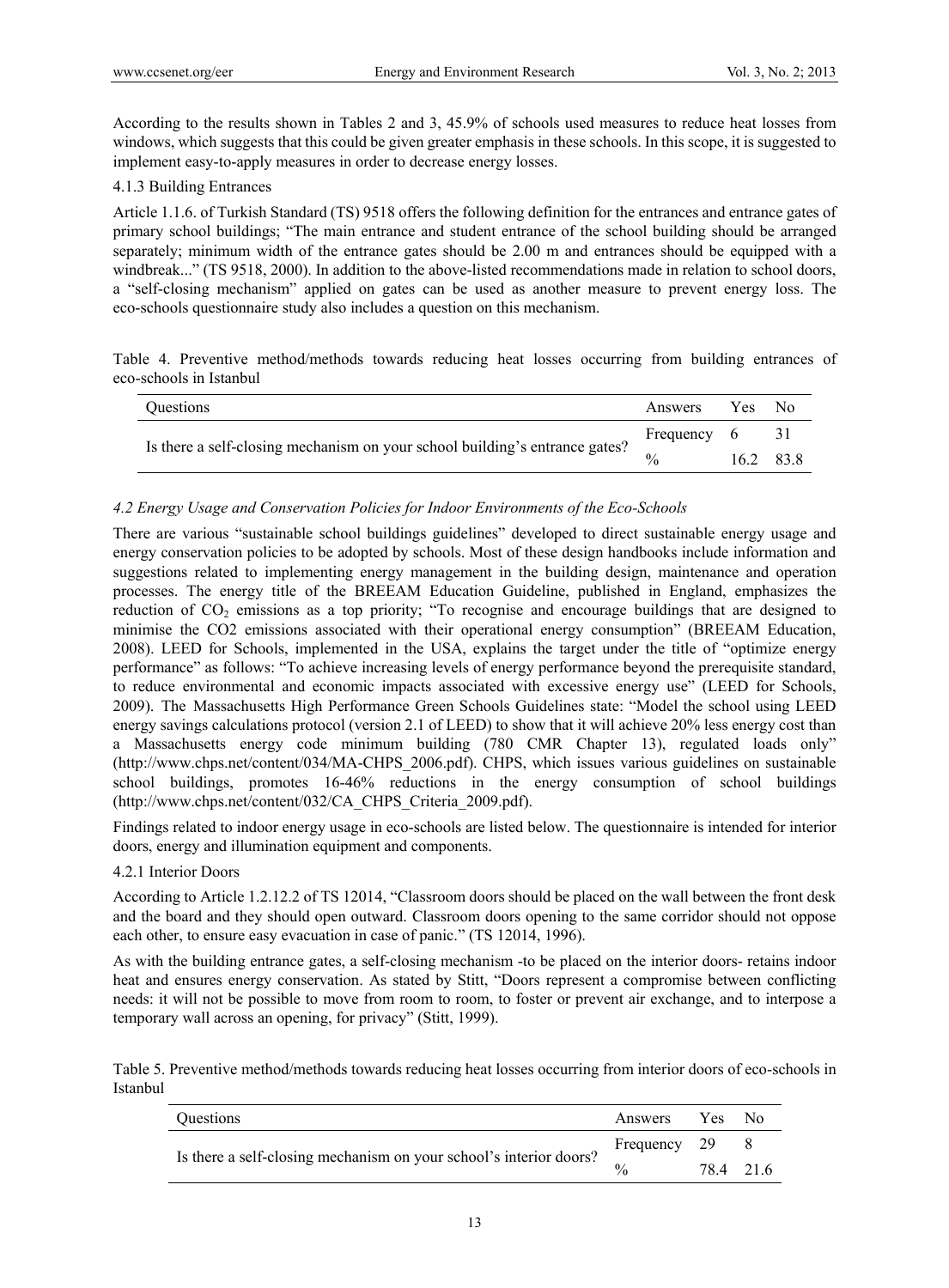According to the findings, presented in Tables 4 and 5, while a self-closing mechanism is applied on the exterior doors of the school buildings at a low rate of 16.2%, it is applied on interior doors at a high rate of 78.4%. It is suggested that this system should also be applied on the exterior doors of school buildings in order to ensure energy conservation.

#### 4.2.2 Energy and Lighting Equipments and Components

The energy consumed for artificial illumination represents an important proportion of the total energy consumed by buildings. According to Bougdah, "Globally, electric lighting consumes approximately 20 percent of the world's generated electricity. In buildings, electric lighting typically accounts for around 50 percent of total electricity use in offices, 25 percent in hospitals and 15 percent in schools and homes. Energy efficiency in electric lighting involves the correct choice of lamp, luminaire and control strategy (so lighting is supplied only when it is needed) (Bougdah, 2010). Determining appropriate illumination systems for school buildings is an important step towards energy saving; however, the most important saving in this scope is natural illumination of the school building. According to the information included in High Performance School Buildings, "Daylighting can also save school money. Properly designed systems can substantially reduce the need for electric lighting, which can account for 35% to 50% of a school's electrical energy consumption. As an added benefit, waste heat from the lighting system is reduced, lowering demands on the school's cooling equipment" (Illinois Resource Guide for Healthy, High Performing School Buildings, 2006). Moreover, natural illumination has been proven by many studies to have positive effects on the sustainability of student performance as well as on energy saving (Heschong, 2009; Kuller & Lindsten, 1992).

Classrooms that face different frontages are affected differentially by climatic conditions and, in turn, have different energy needs. In this context, energy systems need to be managed independently for each classroom, which will bring important advantages in terms of energy saving.

| <b>Ouestions</b>                                                            | Answers       | Yes         | N <sub>0</sub> |
|-----------------------------------------------------------------------------|---------------|-------------|----------------|
| Are low-energy consumption bulbs or fluorescent lights used at your school? |               | 14 23       |                |
|                                                                             | $\frac{0}{0}$ | 37.8        | 62.2           |
|                                                                             | Frequency     | $5^{\circ}$ | - 32           |
| Is there independent control of energy systems in your school's classrooms? | $\frac{0}{0}$ |             | 86.5           |

Table 6. Usage of energy efficient building equipment and components at the eco-schools in Istanbul

The Massachusetts High Performance Green Schools Guidelines provides for a maximum of 1.0 Watts/ $ft<sup>2</sup>$  as the average illumination equipment energy density for the whole school. In addition, it recommends that technologies such as "occupancy sensors, timed lighting schedules, and/or timed switches, which shut interior lights off when spaces are unoccupied for 15 minutes or more" should be used in school buildings. Light switches shall be installed such that more than one level of artificial illumination is possible. Each regularly occupied perimeter and non-perimeter space enclosed by ceiling-height partitions shall have a manual control to allow the occupant to uniformly reduce the connected lighting load by at least 50% (MA-CHPS\_2006).

Table 7. Usage of motion/daylight sensors at the eco-schools in İstanbul

| Ouestion                                                                        | Answers | Yes No |                | <b>Sometimes</b> |
|---------------------------------------------------------------------------------|---------|--------|----------------|------------------|
| Are lights and other electrical components at your school fitted with Frequency |         |        |                |                  |
| motion/daylight sensors?<br>$\frac{0}{0}$                                       |         |        | 18.9 40.5 40.5 |                  |

The limited use, in 13.5% of schools, of energy control systems that can be managed independently for each classroom; and sunlight-sensitive sensor systems (which lead artificial illumination elements) in 18.9% of schools suggests that the study eco-schools do not attach due importance to these issues. It is suggested that schools ensure the installation of such systems in the school buildings, both to reduce costs and to increase awareness of electricity use in their schools.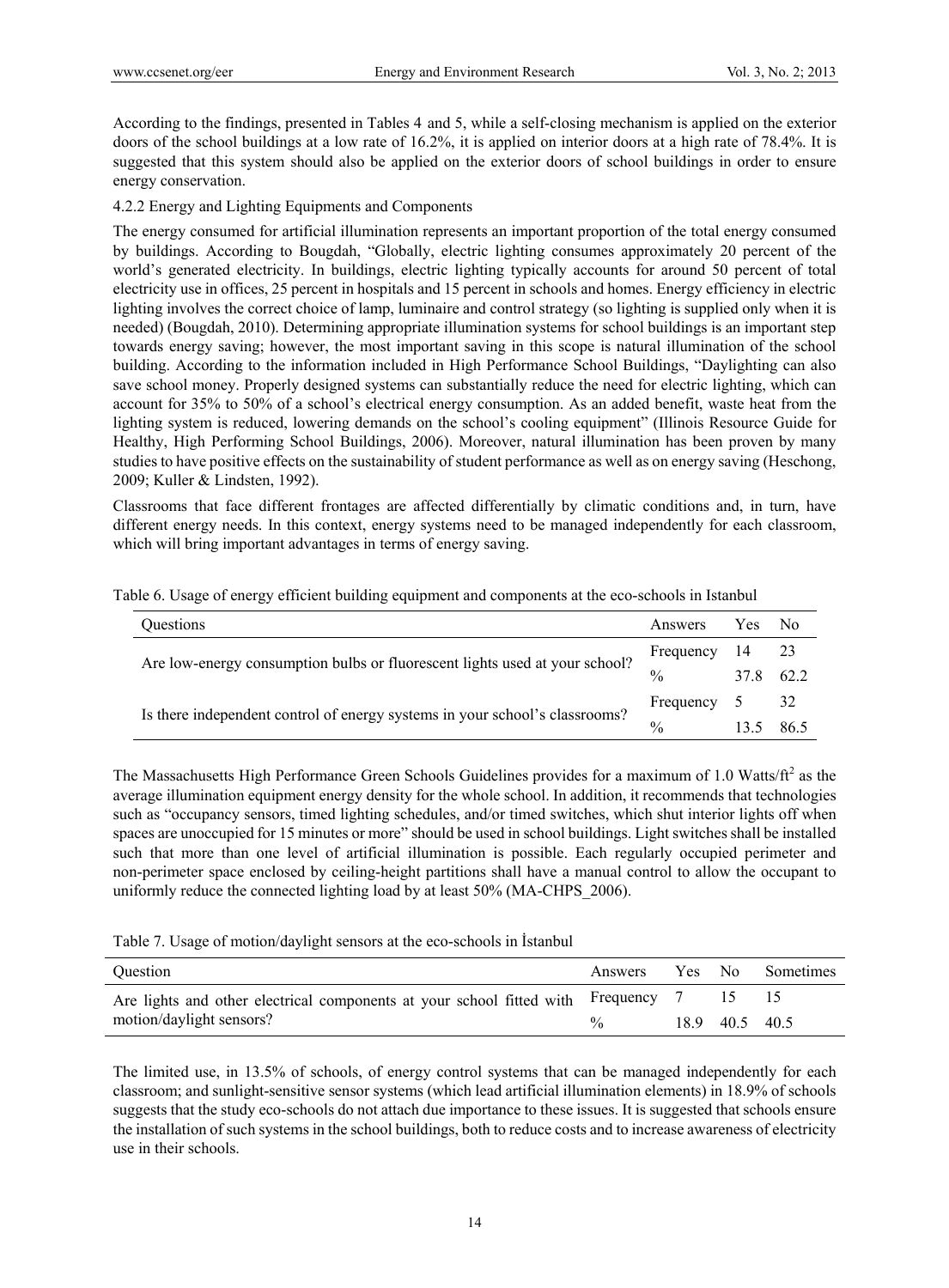## *4.3 Types of Energy Sources and Usage at Eco-Schools*

The Organization of Eco-Schools summarizes the energy-related steps to be taken by a candidate eco-school as follows: "School energy conservation efforts usually begin with a comprehensive energy audit, frequently conducted by the students (of any age), to determine where the school is wasting the most energy--and money. Many schools have saved energy and money by following the students' recommendations and changing these simple practices. Some schools also seek to conserve energy through the use of strategically planted shade trees that cool air-conditioning units (in warm climates) and reduce the amount of heat absorbed by surrounding asphalt. Other schools have gone to the next step and decided to generate energy on-site. Solar panels and wind turbines are the most common choices at schools, and can be installed in a variety of sizes and combinations. Small systems can do things such as power a pump for a schoolyard pond or provide the energy for night lighting in a schoolyard. Larger systems can be connected to the school's main power supply, or the neighbourhood power grid, and offset-or entirely replace-the school's energy needs. A few schools have tried other renewable energy systems that require further modifications of their buildings' structures or other specialized equipment. Some have installed geothermal energy systems that circulate incoming air through underground ducts to pre-heat or pre-cool it before it enters the rest of the ventilation system. Other schools use passive solar energy systems that rely on the interaction between the climate and the building's design for much its heating, cooling, and lighting (http://www.ecoschools.com/Energy/Energy\_wSidebar.html).

CHPS California Guidelines also provide for the use of on-site renewable energy resources to meet a part of the energy consumption of the school building and specifies this rate to be 1%-90%. (CHPS, 2009). Similarly, the LEED for Schools Guidelines emphasize the use of on-site renewable energy self-supply rather than fossile fuels (LEED for Schools, 2009). "To encourage the development and use of grid-source, renewable energy technologies on a net zero pollution basis. Engage in at least a 2-year renewable energy contract to provide at least 35% of the building's electricity from renewable sources, as defined by the Centre for Resource Solutions' Green Energy product certification requirements" (LEED for Schools, 2009).

Aware and economic use of energy, as well as utilization of clean energy resources and energy generation from natural resources, constitutes an important part of the themes of "sustainable energy management" and "sustainable energy policies". The Energy Guidelines (2009) state: "Energy sources must be monitored for verification of actual energy usage for operation of the facility. Electrical energy, natural gas or propane systems should be monitored 24-hours a day, 365-days a year. The building automation system should be used to constantly monitor, archive data and totalize the electrical energy usage" (Energy Guidelines, 2009).

|                        | Which of the following energy sources are used at your school? |                                  |                             |                            |      |                |            |
|------------------------|----------------------------------------------------------------|----------------------------------|-----------------------------|----------------------------|------|----------------|------------|
| Elementary<br>Schools  | Wind<br>generator                                              | Solar water PV<br>heating panels | Petroleum-based<br>energies | Ground source<br>heat pump | Coal | Natural<br>gas | Other      |
| Irmak                  |                                                                |                                  |                             |                            |      | V              |            |
| Fenerbahçe             |                                                                |                                  |                             |                            |      | V              |            |
| Kültür                 |                                                                |                                  |                             |                            |      | V              |            |
| Marmara                |                                                                |                                  |                             |                            |      | V              |            |
| <b>MEF</b>             |                                                                |                                  |                             |                            |      | V              |            |
| Önde                   |                                                                |                                  |                             |                            |      | V              | $\sqrt{ }$ |
| Sevgi Çiçeği<br>Anafen |                                                                |                                  |                             |                            |      | $\sqrt{}$      |            |
| Sezin                  |                                                                |                                  |                             |                            |      | V              |            |
| Umutfono               |                                                                |                                  |                             |                            |      | V              |            |
| Uğur                   |                                                                |                                  |                             |                            |      | V              |            |
| <b>TED</b>             |                                                                |                                  |                             |                            |      | V              |            |
| Yenibosna<br>Doğu S.   |                                                                |                                  |                             |                            |      | V              |            |

Table 8. Distribution of the energy sources used at eco-schools in Istanbul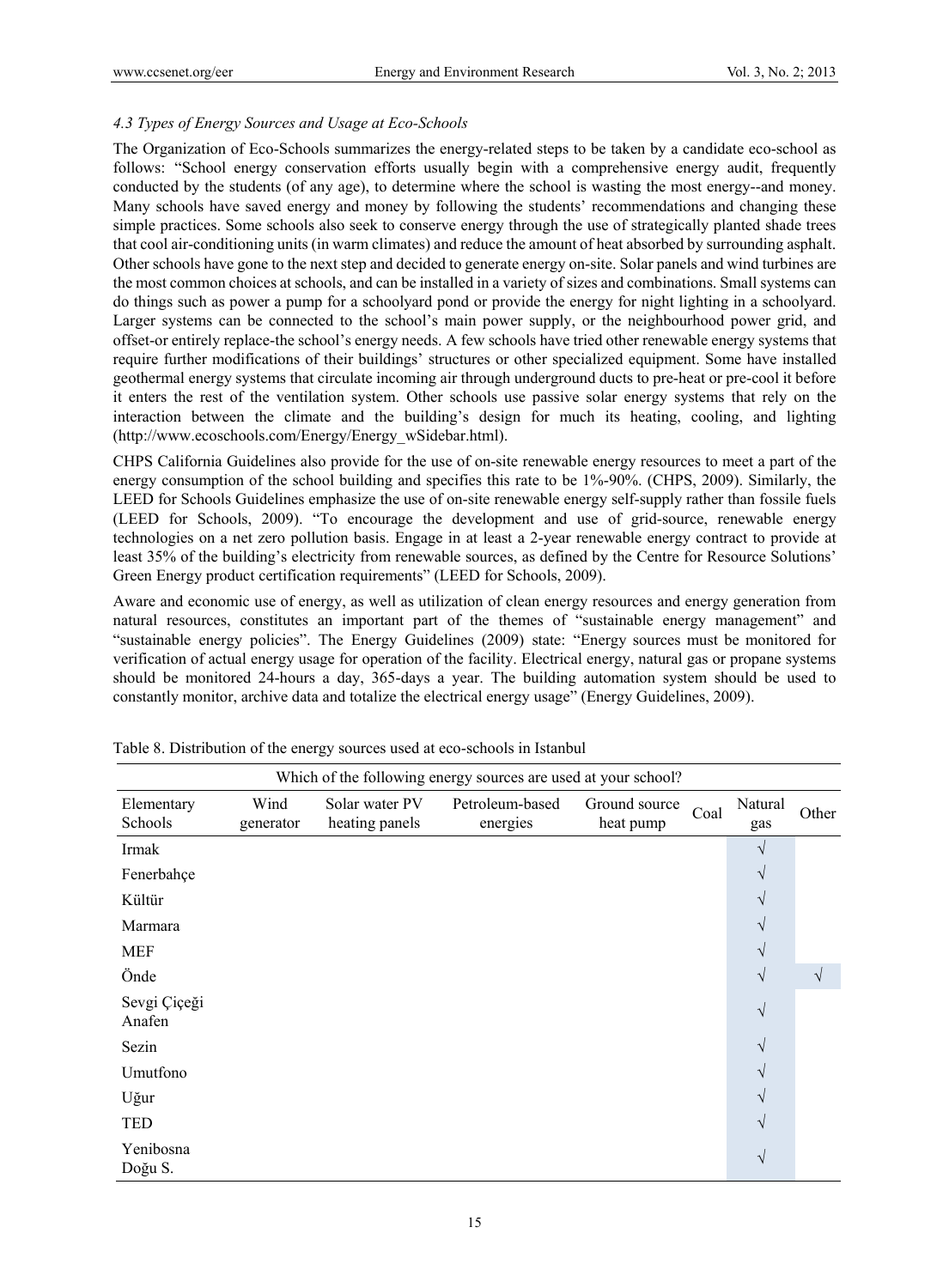|                       |                   |                                  | Which of the following energy sources are used at your school? |                            |                  |                      |           |
|-----------------------|-------------------|----------------------------------|----------------------------------------------------------------|----------------------------|------------------|----------------------|-----------|
| Elementary<br>Schools | Wind<br>generator | Solar water PV<br>heating panels | Petroleum-based<br>energies                                    | Ground source<br>heat pump | Coal             | Natural<br>gas       | Other     |
| <b>HEV</b>            |                   |                                  |                                                                |                            |                  | $\sqrt{}$            |           |
| Kemerköy              |                   |                                  |                                                                |                            |                  |                      |           |
| Anabilim              |                   |                                  | $\sqrt{}$                                                      |                            |                  | $\sqrt{}$            |           |
| Altınyıldız           |                   |                                  |                                                                |                            |                  | $\sqrt{\phantom{a}}$ | $\sqrt{}$ |
| Eyüboğlu              |                   |                                  |                                                                |                            |                  | $\sqrt{}$            |           |
| İstek Acıbadem        |                   |                                  |                                                                |                            |                  | $\sqrt{}$            |           |
| İstek Acıbadem<br>N.  |                   |                                  |                                                                |                            |                  | $\sqrt{}$            |           |
| Atanur Oğuz           |                   |                                  |                                                                |                            |                  | $\sqrt{}$            |           |
| İstek Belde           |                   |                                  |                                                                |                            |                  | $\sqrt{}$            |           |
| Mimar Sinan           |                   |                                  |                                                                |                            |                  | $\sqrt{}$            |           |
| <b>ALEV</b>           |                   |                                  |                                                                |                            |                  | $\sqrt{}$            |           |
| Atacan                |                   | $\sqrt{\phantom{a}}$             |                                                                |                            |                  |                      |           |
| Ataşehir<br>Adıgüzel  |                   |                                  |                                                                |                            |                  | $\sqrt{}$            |           |
| Avrupa                |                   |                                  |                                                                |                            |                  |                      |           |
| Bahçeşehir<br>Florya  |                   |                                  |                                                                |                            |                  | $\sqrt{}$            |           |
| Beykoz Doğa           |                   |                                  |                                                                |                            |                  | $\sqrt{}$            | $\sqrt{}$ |
| Kartal Doğa           |                   |                                  |                                                                |                            |                  | $\sqrt{}$            |           |
| Üsküdar Doğa          |                   |                                  |                                                                |                            |                  | $\sqrt{}$            |           |
| <b>Cent Nursery</b>   |                   |                                  |                                                                |                            |                  | $\sqrt{}$            |           |
| Cihangir              |                   |                                  | $\sqrt{\phantom{a}}$                                           |                            |                  | $\sqrt{}$            |           |
| Çamlıca Kalem         |                   |                                  |                                                                |                            |                  | $\sqrt{}$            |           |
| Kalemlik Nurs.        |                   |                                  |                                                                |                            |                  | $\sqrt{}$            |           |
| Natuk Birkan          |                   | $\sqrt{\phantom{a}}$             |                                                                | $\sqrt{}$                  |                  | $\sqrt{}$            |           |
| Derya Öncü            |                   |                                  |                                                                |                            |                  | $\sqrt{}$            |           |
| Elit Gençler          |                   |                                  |                                                                |                            |                  | $\sqrt{}$            |           |
| Enka                  |                   |                                  |                                                                |                            |                  | $\sqrt{}$            |           |
| $\frac{0}{0}$         | $\boldsymbol{0}$  | 5.4                              | 5.4                                                            | 2.7                        | $\boldsymbol{0}$ | 100                  | 8.1       |

According to the findings listed in Table 8, all schools use natural gas as the main energy source for heating. Other renewable energy resources are used at very low levels, to support natural gas systems. This situation results from extensive use of natural gas in Istanbul. Active use of renewable energy systems such as ground source heat pump, wind and solar energies remains at significantly low rates both within Istanbul and across Turkey. However, solar and wind technologies are widely and actively used on the Aegean and Mediterranean coasts, particularly within tourist facilities. The development of a renewable energy resources industry in Turkey and public tendency to use such resources will be decisive in the adoption of such systems in Turkey.

In addition to the energy conservation strategies listed in the tables above, the additional information given under the title of "other" (Note 2) shows that several of the study eco-schools have adopted a range of additional energy-conservation technologies, as follows:

In the indoor environments of Beykoz Doğa College, transformers are used to reduce 220 volt to 12 volt to use 4×18 energy saving fluorescence lights in interior illumination and time-adjusted illumination elements for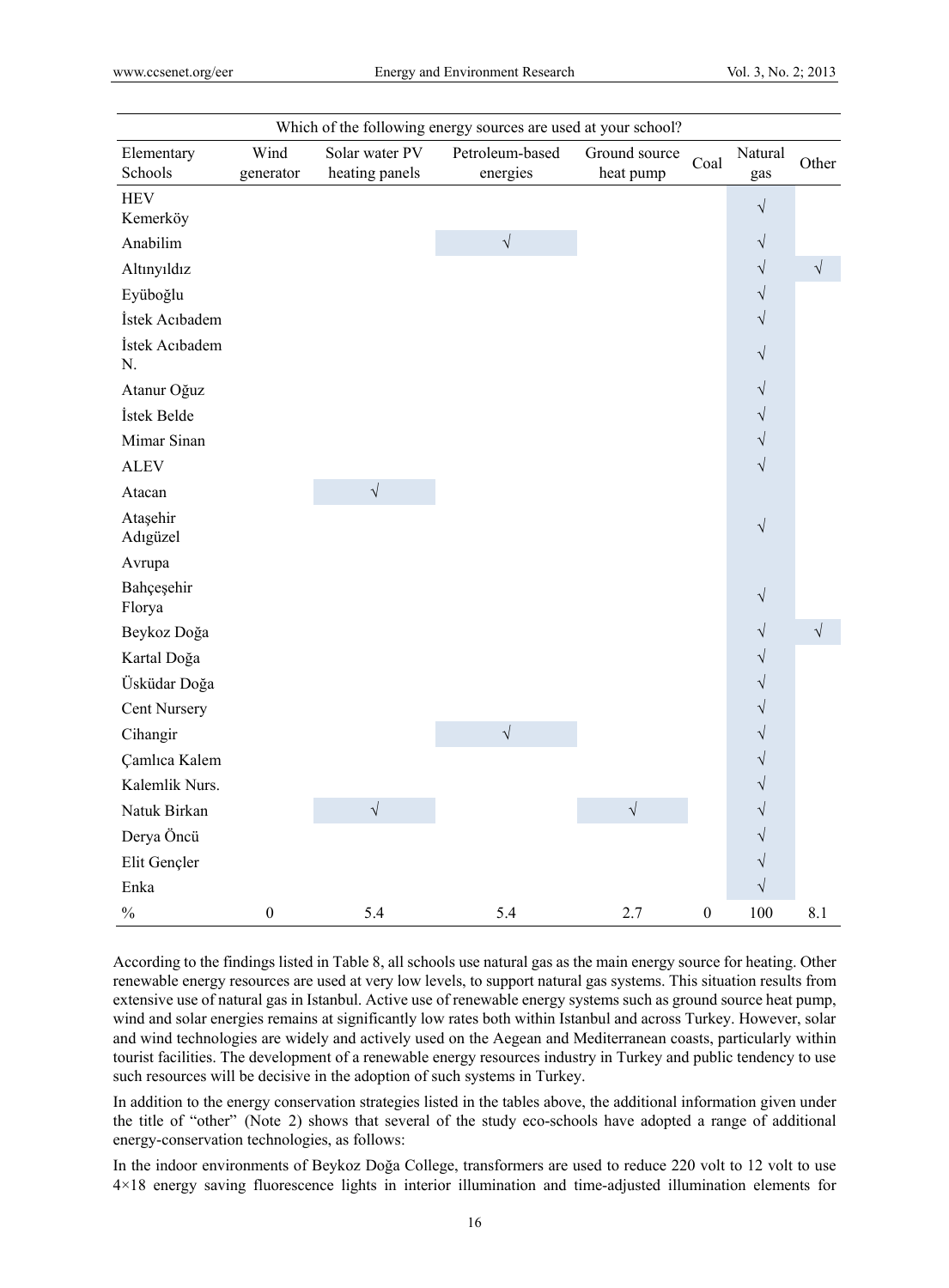outdoor illumination. Photoelectric bulbs are preferred in barns, animal shelters and similar outdoor spaces. In Hisar Education Foundation, only the electrical equipment in the toilets is reported to be of sensor type. In Atanur Oğuz Primary School, time-adjusted solar sensors are used to ensure energy control in the classrooms. In Hisar Educational Foundation Kemerköy Schools, special attention is paid to the use of low-consumption ampoules. A Saving Committee -established by the school organization- record all the consumptions such as energy, water, paper, paper cups, natural gas, etc., in order to find consumption solutions. In Umutfono Primary School, an "eco-team" composed of students and personnel raise awareness among other students about the conscious use of energy resources. In Önde College, waste hot water obtained from the thermal plant is used for heating and natural gas is used only in the cafeteria. In Natuk Birkan Primary School, solar energy is used in the sports tents, geothermal energy in the lobby and swimming pool and natural gas in the other places.

#### **5. Results and Discussion**

Schools in countries with different development levels can participate in the Eco-Schools Programme. It is therefore impossible to achieve an equivalent level of success in terms of energy conservation in all Eco-Schools. However, the documentation of the activities carried out by the member schools as part of the program will enable local and global comparisons of these schools. Such data will reveal the strengths and weaknesses of these schools and will enable project administrators to make future projections on these issues.

The questionnaire investigated the strengths and weaknesses of the energy conservation policies adopted by Eco-Schools in Istanbul (55 total, 37 survey respondents).

The study findings show that there are some deficiencies in the awareness and economic use of energy in the indoor and outdoor environments of the eco-schools located in Istanbul that participated in the study. Based on the findings of the present study, the following recommendations can be made for the progression of eco-schools in Istanbul:

- Taking into consideration the findings listed in Table 1:
	- Solar control elements should be applied on the facades, according to how much sunlight they receive,
	- The use of double-skin facades should be discussed when constructing new buildings and in comprehensive building renovations,
- Taking into consideration the findings listed in Table 2:
	- Preventive measures should be considered in all eco-schools to reduce heat loss from windows and double-skin and energy-effective woodwork applications (which are in limited use in the eco-schools) should be generalized to all eco-schools,
- Taking into consideration the findings listed in Table 3:
	- Methods aimed at energy conservation from windows (which are used in a small proportion of eco-schools) should be discussed and should be integrated in all eco-school buildings,
- Taking into consideration the findings listed in Table 4:
	- Self-closing mechanisms (which are in limited use on the entrance gates of some eco-schools) should be integrated to the entrance gates of all eco-schools,
- Taking into consideration the findings listed in Table 6:
	- Low-energy consumption bulbs and fluorescence lights, which are used widely in the indoor environments of the eco-schools, should be generalized to the indoor environments of all eco-schools,
	- Independent control of energy systems, installed in a small proportion of the eco-schools- should be integrated to all eco-school environments,
- Taking into consideration the findings listed in Table 7:
	- The use of sensors mounted on illumination elements and other electrical elements should be generalized in the eco-schools,
- Taking into consideration the findings listed in Table 8:
	- It is seen that natural gas is used by 100% of survey respondents and that renewable energy resources are used only at low levels for testing purposes and/or to make small contributions to energy gain.

The initial investment costs of advanced technologies -used for renewable energy gain purpose- remain at significantly high levels. Although this presents less of a problem for developed countries, these high costs are a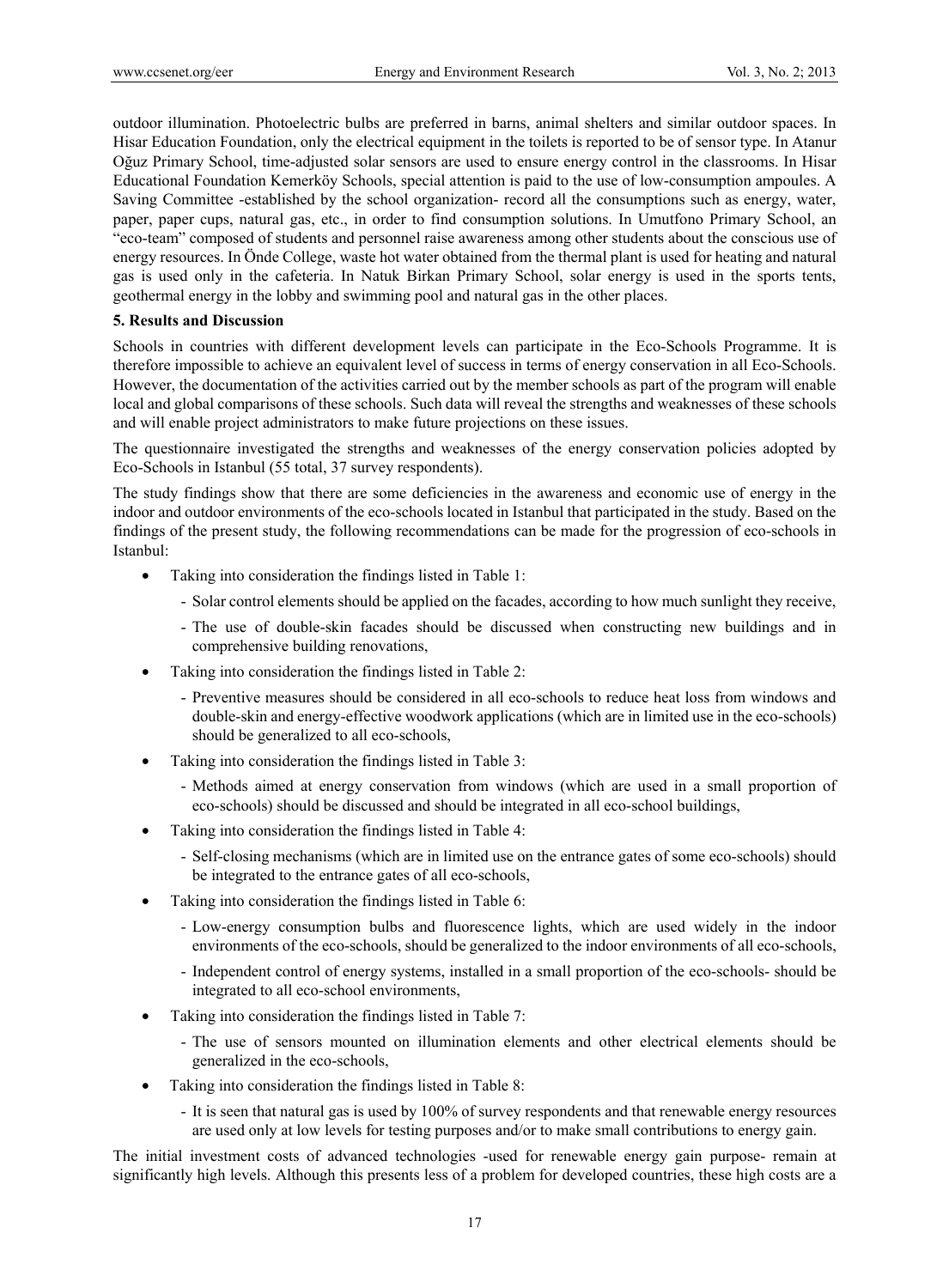real problem for developing countries. However, it is concluded that the study schools, which are labeled as "eco-schools", should pioneer the use of such technologies and should create special budgets for the adoption of renewable energy resources.

Considering the general results, it is recommended:

- To gradually apply the same or similar applications in all primary schools in Istanbul and Turkey.
- To add educative seminaries and/or compulsory lessons on the topics of "environment", "environmental awareness", "energy conservation and management" to the curriculum in addition to basic education subjects.
- To seek active support from professionals in the fields of "education" and "environment and renewable energy systems" (universities, those working in applied fields, non-governmental organizations, provincial governments etc.).

#### **Acknowledgements**

The authors are grateful to Istanbul Ministry of National Education Istanbul Provincial Directorate for National Education, Turkish Foundation for Environmental Education (TÜRÇEV) National Coordinator of Eco-Schools, coordinators and the administrators of eco-schools participating in the study for their valuable contributions and support.

### **References**

- Assessment Tool. (2009). *Criteria for New Construction Major Modernizations*. Retrieved June 21, 2013, from http://www.massschoolbuildings.org/sites/default/files/edit-contentfile/Guidelines\_Forms/Guidelines\_Polici es/MA-CHPS\_Green\_School\_Guidelines\_2009.pdf
- Bougdah, H., & Sharples, S. (2010). *Environment, Technology and Sustainability* (pp. 53-179). UK: Taylor & Francis.
- BREEAM (BRE Environmental Assessment Method) Education. (2008). Scheme Document SD 5051, BRE Global Ltd., UK, p. 117. Retrieved January 17, 2013, from http://www.breeam.org/page.jsp?id=20
- Buchanan, P. (2005). *Ten Shades of Green Architecture and the Natural World* (p. 30). New York: The Architectural League of New York.
- Çetiner, I., & Aygün, M. (2005). Investigating the Energy Efficiency of Double-Skin Glass Facades for an Office Building in İstanbul. In J. Yang, P. S. Brandon, & A. C. Sidwell (Eds.), *Smart & Sustainable Built Environments*. UK: Blackwell Publishing.
- CHPS (Collaborative for High Performance Schools). (2006). *Massachusetts High Performance Green Schools Guidelines: Criteria* (p. 42). Massachusetts: The Collaborative for High Performance Schools Inc.
- CHPS (Collaborative for High Performance Schools). (2009). Best Practices Manual, Volume II, USA, p. 12.
- CHPS (Collaborative for High Performance Schools). (2009). Best Practices Manual, Volume III., USA, p. 22.
- CHPS. (2009). *California, Assessment Tool*. Retrieved January 17, 2013, from http://www.chps.net/content/032/CA\_CHPS\_Criteria\_2009.pdf
- CHPS. (2006). *Massachusetts High Performance Green Schools Guidelines*. Retrieved January 17, 2013, from http://www.chps.net/content/034/MA-CHPS\_2006.pdf
- Eco-School Design. (n.d.). Retrieved January 17, 2013, from http://www.ecoschools.com/Energy/Energy\_wSidebar.html
- Eco-Schools England, Nine Topics, Energy. (n.d.). Retrieved January 17, 2013, from http://www.eco-schools.org.uk/nine-topics/energy.aspx
- Eco-Schools England, Nine Topics, Energy. (n.d.). Retrieved January 17, 2013, from www.eco-schools.org.uk/nine-topics/energy.aspx
- Foundation for Environmental Education (FEE International), Eco-Schools. (n.d.). Retrieved January 17, 2013, from http://www.eco-schools.org
- Foundation for Environmental Education (FEE International), Eco-Schools, Methodology, Step 2. (n.d.). Retrieved January 17, 2013, from http://www.eco-schools.org/page.php?id=53
- Foundation for Environmental Education (FEE International), Eco-Schools, Methodology, Step 3. (n.d.). Retrieved January 17, 2013, from http://www.eco-schools.org/page.php?id=54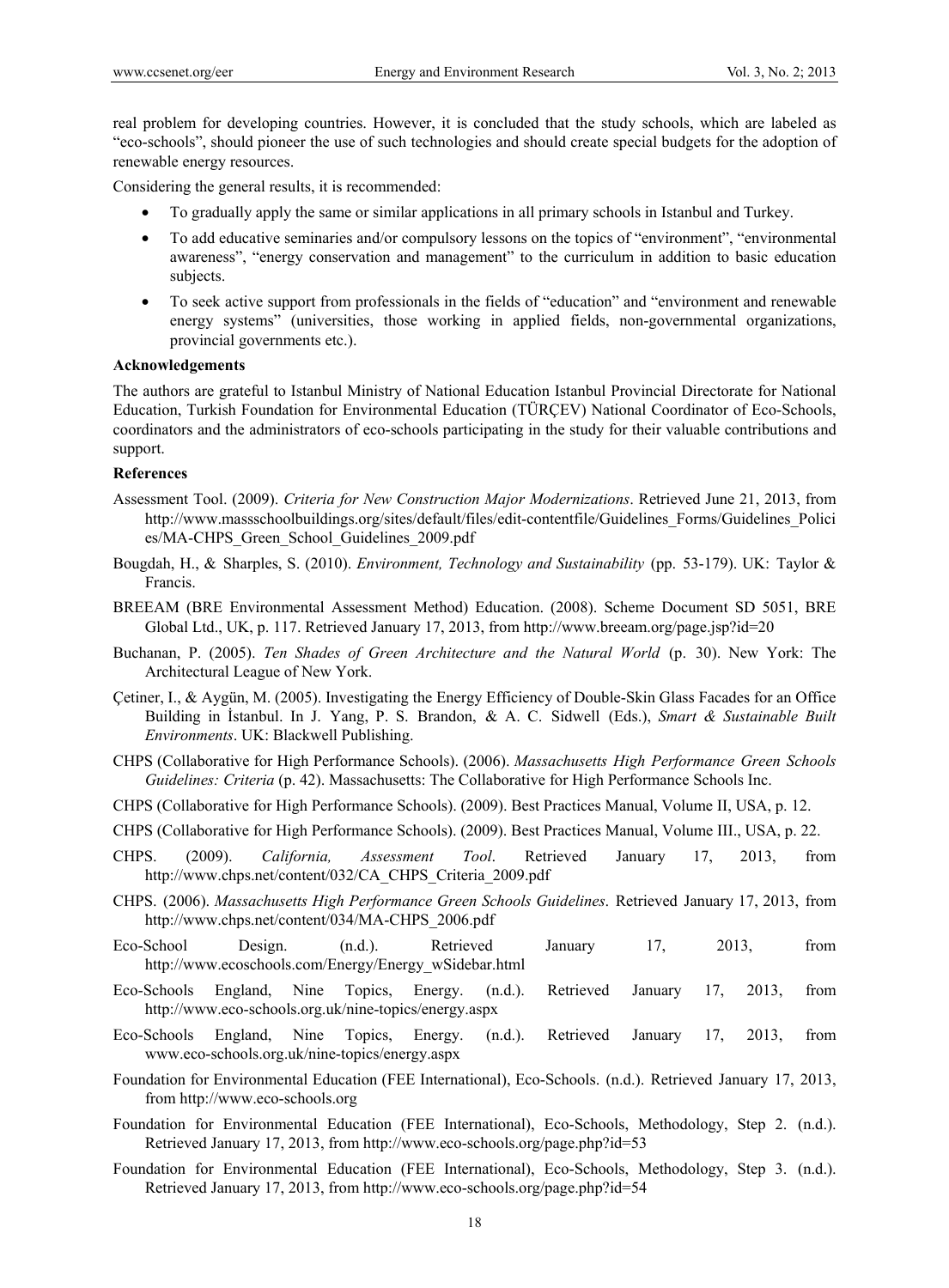- Foundation for Environmental Education (FEE International), Eco-Schools. (n.d.). Retrieved January 17, 2013, from www.eco-schools.org/page.php?id=30
- Gissen, D. (2002). Big & Green: Toward Sustainable Architecture in the 21<sup>th</sup> Century, Princeton Architectural Press, New York, p. 19.
- Graham P. (2003). *Building Ecology, Blackwell Science, Oxford* (p. 56). Retrieved January 17, 2013, from http://www.en-wikipedia.org/wiki/Airlock
- International Energy Agency. (n.d.). Retrieved January 17, 2013, from www.iea.org
- İstanbul Technical University. (2007). *Türkiye'de Enerji ve Geleceği: İTÜ Görüşü (Energy and the Future of Turkey. ITU Opinion), İstanbul*. Retrieved January 17, 2013, from http://www.energy.itu.edu.tr/iTUOnerileri.pdf
- Kibert, C. J., Sendzimir, J., & Guy, B. (2002). *Construction Ecology: Nature as the Basis for Green Buildings* (p. 18). London: Spon Press.
- Kösetorunu, A. (1996). Türkiye'de Enerji Sektörünün Geleceği (The Future of Energy Sector in Turkey), Undersecretariat of the Prime Ministry for Foreign Trade. Retrieved January 17, 2013, from www.dtm.gov.tr/dtmadmin/upload/ead/tanitimkoordinasyondb/6sa7.doc
- North Carolina Department of Public Instruction, Public Schools of North Carolina, State Board of Education. (2009). *Energy Guidelines For K-12 Public Schools, USA*, pp. 13-14. Retrieved January 17, 2013, from http://www.schoolclearinghouse.org/pubs/ENERGY.pdf
- Nottinghamshire County Council. (2010). *Environmental Review for Eco-Schools*. Retrieved January 17, 2013, from www.nottinghamshire.gov.uk/environmentalreviewform2009.doc
- Pitts, A. (2004). *Planning and Design Strategies for Sustainability and Profit: Pragmatic Sustainable Design on Building and Urban Scales* (pp. 10-11). Boston: Elsevier Architectural Press.
- Regents of the University of Minnesota, Twin Cities Campus, College of Design, Center for Sustainable Building Research, Efficient Windows Collaborative. (n.d.). Retrieved January 17, 2013, from http://www.efficientwindows.org/ToolsForSchools.pdf
- Republic of Turkey, Ministry of Energy and Natural Resources, Energy. (n.d.). Retrieved January 17, 2013, from http://www.enerji.gov.tr/index.php?dil=tr&sf=webpages&b=enerji&bn=215&hn=12&nm=384&id=384
- Sassi, P. (2006). *Strategies for Sustainable Architecture* (p. 204). New York: Taylor & Francis.
- Seal of The State of Illinois. (2006). *Illinois Resource Guide for Healthy, High Performing School Buildings, USA* (p. 22). Retrieved January 17, 2013, from http://www.cdb.state.il.us/schools/HealthySchoolsGuide.pdf
- Stitt, F. A. (1999). *Ecological Design Handbook* (p. 112). London: McGraw-Hill.
- Tönük, S. (2001). *Bina Tasarımında Ekoloji (Ecology for Building Design)* (pp. 54-59). Istanbul: Yıldız Technical University Print Publications Center.
- Tuluca, A. (1999). *The Building Envelope: Walls, Roofs and Foundations* (p. 185). In F. A. Stitt (ed.), *Ecological Design Handbook*. London: McGraw-Hill.
- Turkish Standard (TS) 12014 (ICS 13.100.13.120). (1996). *Environment Health Schools, Turkish Standards Institution (TSE), Ankara* (p. 4).
- Turkish Standard (TS) 9518 (ICS 03.080.30.03.180). (2000). *Primary Schools Physical Settlement General Rules, Turkish Standards Institution (TSE), Ankara* (p. 4).
- Türkiye Foundation for Environmental Education. (2009). Retrieved January 17, 2013, from www.turcev.org.tr
- USGBC (US Green Building Council). (2010). *LEED 2009 for Schools New Constructions and Major Renovations, USA* (pp. 35, 38, 45). Retrieved January 17, 2013, from http://www.usgbc.org/ShowFile.aspx?DocumentID=7248

#### **Notes**

Note 1. The results of the questionnaire study, which is conducted under the approval and permission of Istanbul Provincial Directorate for National Education (İİMEM), have to be published and these publications must also be delivered to İİMEM.